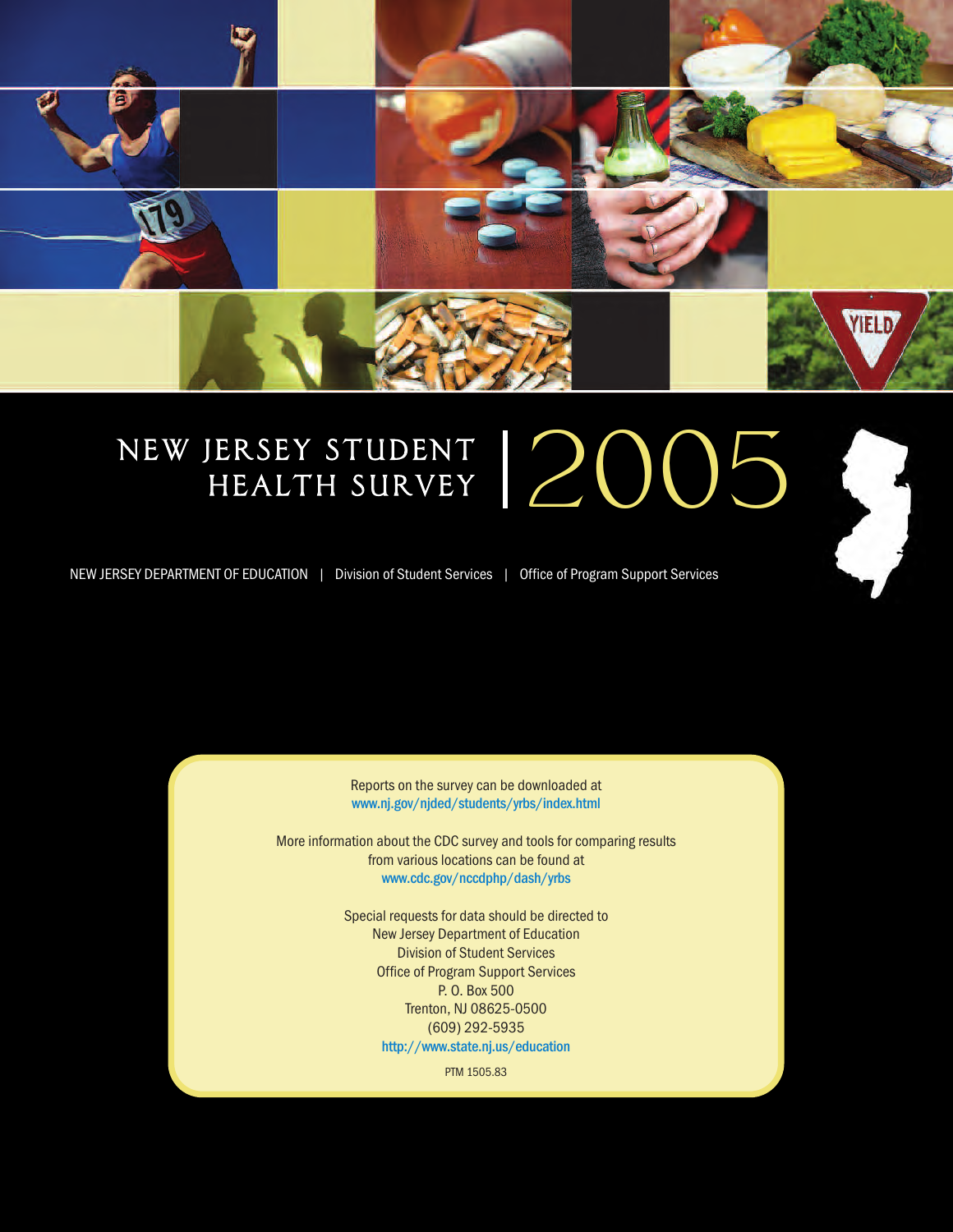### **Background**

This brochure summarizes the findings of the 2005 New Jersey Student Health Survey of high school and middle school students. The New Jersey Department of Education (NJDOE) has conducted this survey among public high school students every other year since 1993 with funding from the Centers for Disease Control and Prevention (CDC). The 2005 survey was the first conducted among seventh- and eighth-grade public school students. The findings help parents, schools and youth-serving agencies to maintain awareness of current trends among teens and provide feedback on the impact of large-scale programs to influence teen behavior. The results are made available through printed and web-based reports. This brochure and the full report can be downloaded at **http://www.nj.gov/njded/data/**. More information about the CDC survey and tools for comparing results from various locations can be found at **www.cdc.gov/nccdphp/dash/yrbs**.

In 2005, the survey was conducted collaboratively between the NJDOE and the New Jersey Department of Health and Senior Services and administered by the Bloustein Center for Survey Research (BCSR) at Rutgers University. The instrument used for the 2005 New Jersey Student Health Survey drew questions largely from the core Youth Risk Behavior Survey (YRBS) instrument developed by CDC. The 92-item high school survey asked students to answer questions about their health-related behavior in six areas that are highly related to preventable illness and injury among young people: unintentional injuries (safety) and violence; use of tobacco; use of alcohol and drugs; sexual behaviors; dietary behaviors; and physical activity. The 52-item middle school survey was a shorter version which covered similar topics, excluding sexual behavior.

### **Sample and Participation**

**High Schools:** The survey was completed by 1,495 students in 29 New Jersey public high schools in the spring of 2005. Survey procedures were designed to protect the privacy of all students by allowing for anonymous and voluntary participation. Documented parental consent was required. Overall, 83% of all sampled schools agreed to participate in the study (29 out of 35) and 73% of all sampled students supplied parental consent and completed the survey (1,495 out of 2,041), yielding an overall response rate of 61% (83% x 73%=61%). The CDC has established a combined participation rate of 60% as the minimum rate required to apply weights to data collected for the YRBS. The weighted results represent all regular public school students in grades 9 through 12 in New Jersey and permit comparison of findings across points in time and different locations. The weighted demographic characteristics of the sample are included in Table 1. The only other times a weightable sample was obtained in New Jersey were in 1995 and 2001. Therefore, the 2005 results in this brochure are contrasted with the results from these prior years.

**Middle Schools:** For the first time, NJDOE also administered a shortened version of the survey to public seventh- and eighth-grade students also in the spring of 2005. Overall, 83% of all sampled schools agreed to participate in the study (30 out of 36) and 65% of all sampled students supplied parental consent and completed the survey (1,409 out of 2,156), yielding an overall response rate of 54% (83% x 65%=54%). Since these rates did not meet the minimum threshold set by CDC, the data could not be weighted to the statewide population. However, BCSR developed its own weighting procedures for use with middle school data.

### **Use of Comparison Statistics**

In presenting the results for the high school survey, this brochure makes comparisons among percentages of students answering the same question in 1995, 2001, and 2005 — the three years when the results of the sample could be "weighted" or generalized to the population of all public high school students in the state. Neither statistical significance nor practical significance is stated or implied in these comparisons.

Percentages cited for the population of high school students are estimates based upon the sample statistics. The statements are intended to juxtapose the percentages for the three years and characterize their relationship to one another. The presentation does not apply tests of statistical significance in order to compare the data from the three years. Due to the large sample sizes (2,799 in 1995, 2,142 in 2001, and 1,495 in 2005), small differences, such as two to three percent, could be statistically significant but, because they are small, they may lack practical significance. In a similar vein, failing to characterize a difference (e.g., an increase or decrease) because it failed to reach a level indicating statistical significance would eliminate a description intended to provide the reader with context for the data.

Since three large samples may yield statistical significance with small percentage differences, the use of the term "statistical significance" would lead some in the audience to interpret these small changes in behavior as major behavioral changes and thereby draw conclusions that may not be justified. This approach, therefore, has not been followed. With or without indicators of statistical significance, it is incumbent upon the reader to exercise judgment as to the real or practical significance of any differences cited. CDC analysis of the statistical significance of selected New Jersey and other state survey data is provided at the CDC's web site referenced earlier.

In addition, it should be noted that while survey results from three different years are compared in this document, the survey in 2005 was the first time active parental consent was used for all students. Because active consent can eliminate students who would have otherwise participated under a passive consent process used in prior years, the survey design is not comparable. It is unclear whether the behavior of students participating under the current recruitment format differs from those who would have participated under the prior consent guidelines.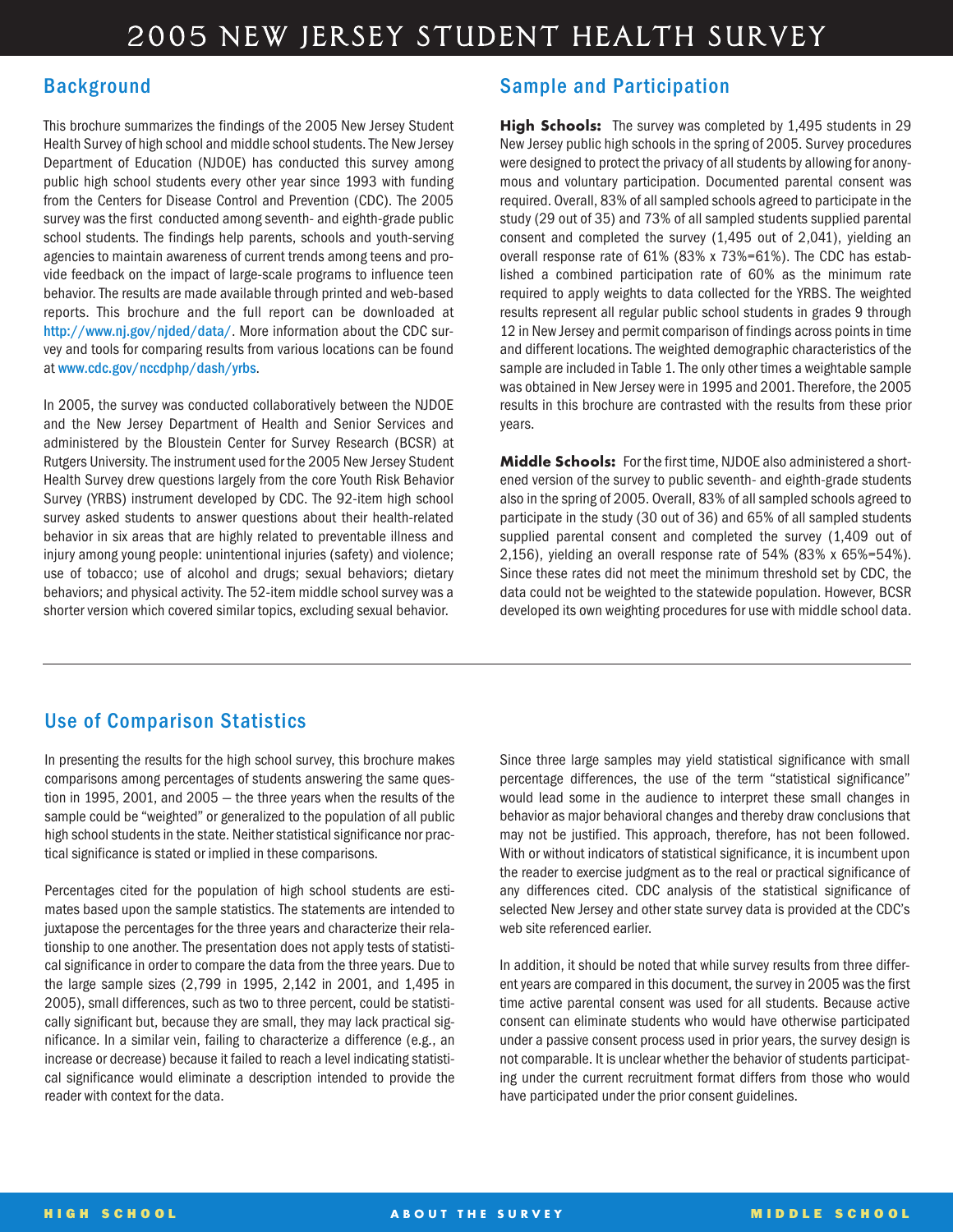### **Table 1: Profile of Students in the 2005 New Jersey Student Health Survey**

| <b>SEX</b>              | <b>SAMPLE</b><br>(n) | <b>SAMPLE</b><br>℀ | <b>WEIGHTED</b><br>% |  |
|-------------------------|----------------------|--------------------|----------------------|--|
| Female                  | 774                  | 51.8%              | 49.8%                |  |
| Male                    | 721                  | 48.2%              | 50.2%                |  |
| <b>AGE</b>              |                      |                    |                      |  |
| 14 Years Old or Younger | 125                  | 8.4%               | 9.4%                 |  |
| 15 Years Old            | 404                  | 27.1%              | 27.3%                |  |
| 16 Years Old            | 409                  | 27.4%              | 26.2%                |  |
| 17 Years Old            | 341                  | 22.9%              | 22.5%                |  |
| 18 Years Old or Older   | 213                  | 14.3%              | 14.6%                |  |
| <b>ETHNICITY</b>        |                      |                    |                      |  |
| African American        | 219                  | 14.7%              | 16.3%                |  |
| Hispanic/Latino         | 206                  | 13.8%              | 16.5%                |  |
| White                   | 842                  | 56.5%              | 61.3%                |  |
| All other races         | 224                  | 15.0%              | 5.9%                 |  |

#### **HIGH SCHOOL** *(Grades 9 thru 12)*

#### **MIDDLE SCHOOL** *(Grades 7 and 8)*

| <b>SEX</b>              | <b>SAMPLE</b><br>(n) | <b>SAMPLE</b><br>% | <b>WEIGHTED</b><br>℅ |
|-------------------------|----------------------|--------------------|----------------------|
| Female                  | 752                  | 53.4%              | 50.0%                |
| Male                    | 655                  | 46.6%              | 50.0%                |
| <b>AGE</b>              |                      |                    |                      |
| 12 Years Old or Younger | 292                  | 20.7%              | 18.6%                |
| 13 Years Old            | 697                  | 49.5%              | 48.7%                |
| 14 Years Old            | 383                  | 27.2%              | 30.4%                |
| 15 Years Old or Older   | 36                   | 2.6%               | 2.3%                 |
|                         |                      |                    |                      |
| <b>ETHNICITY</b>        |                      |                    |                      |
| African American        | 284                  | 20.3%              | 15.5%                |
| Hispanic/Latino         | 307                  | 22.0%              | 14.7%                |
| White                   | 660                  | 47.2%              | 55.6%                |
| All other races         | 147                  | 10.5%              | 14.3%                |

### **HIGH SCHOOL STUDENTS** *(9th thru 12th Grade)*

### **Vehicle Safety**

Overall, high school students in 2005 reveal more positive behavior with regard to vehicle safety than in previous years *(Figure 1)*. Rates of drinking and driving and riding with a driver who had been drinking dropped slightly in 2005 from previous levels. In 2005, 10% of students reported drinking and driving within the previous 30 days, as compared to 13% in 2001 and 11% in 1995. The percentage of students who rode with a driver who had been drinking during the previous 30 days was also slightly lower in 2005 (28%) than in previous survey years (30%).

Seat belt use among high school students increased across survey years. In 2005, fewer than one in 10 (8%) students either never or rarely wore a seat belt when riding as a passenger. This figure was nearly one-quarter of students (24%) in 1995 and 15% in 2001.

Bicycle helmet use has slightly increased across survey years. In 2005, 86% of students rarely or never used a helmet when riding a bike during the previous 12 months. Although similar to the rate in 2001, this percentage is slightly lower than that reported in 1995 (91%).

**FIGURE 1**



\*Among students who rode bicycles during the past 12 months.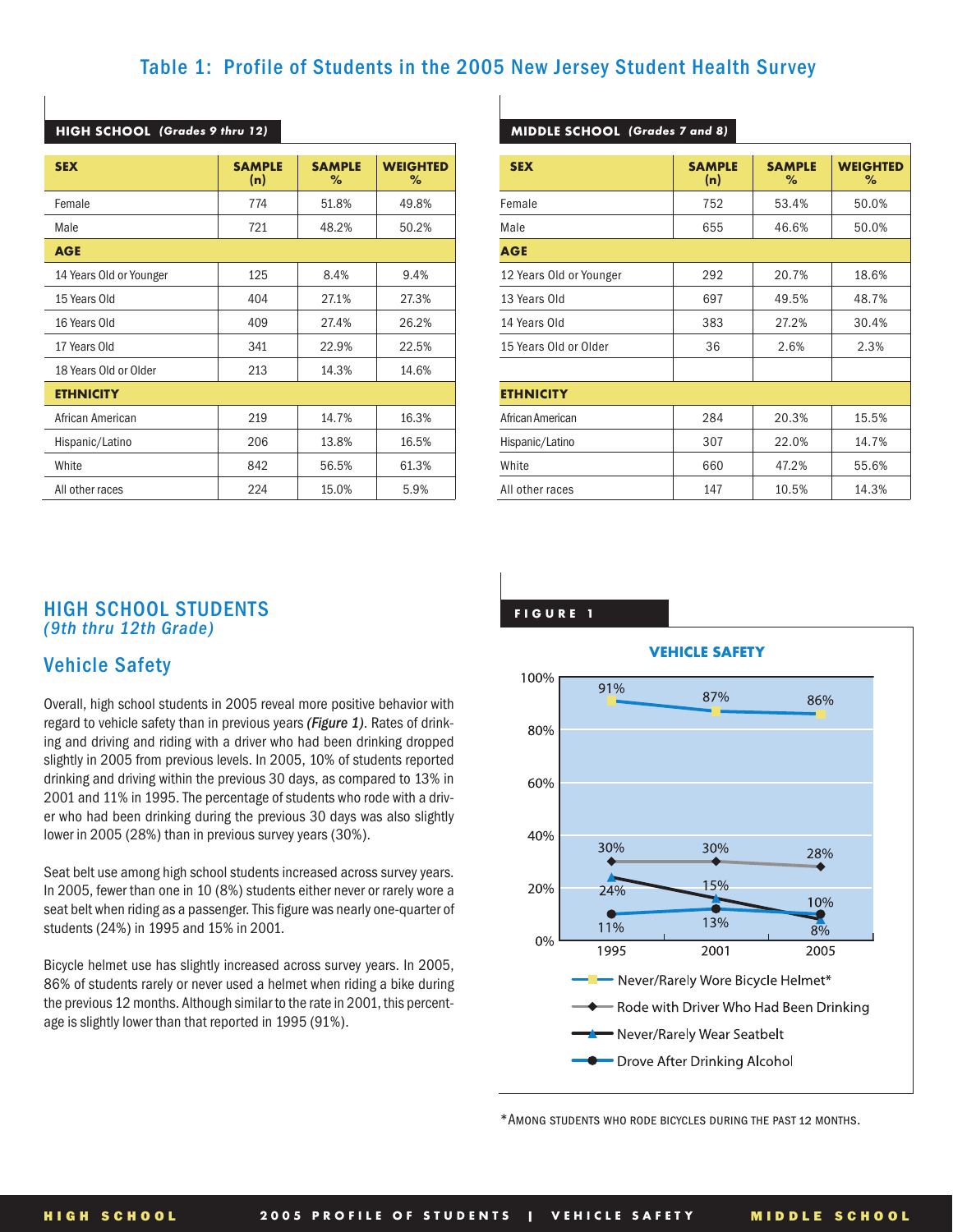### **Alcohol Use**

Reporting of lifetime\* and recent alcohol consumption and binge drinking among New Jersey high school students all declined in 2005 from levels in past surveys *(Figure 2)*. Overall, 79% of students in 2005 consumed alcohol in their lifetime compared to 84% in 2001 and 80% in 1995. Students in 2005 (46%) were less likely than those in previous years (56% in 2001; 51% in 1995) to report having one or more drinks of alcohol within the prior 30 days (recent alcohol use). Binge drinking — having five or more drinks on the same occasion — was also slightly less prevalent in 2005 than in previous years. About one in four students (27%) engaged in binge drinking in 2005 compared to 33% in 2001 and 31% in 1995. The proportion of New Jersey high school students using alcohol on school property decreased very slightly across survey years from 6% in 1995 to 4% in 2005.

\*Indicates the reported occurrence of a behavior at least once in a respondent's life.

#### **FIGURE 2**

#### **ALCOHOL USE, LIFETIME AND PAST 30 DAYS**



**FIGURE 3**

### **Tobacco Use**

Overall, reports of lifetime, recent, and daily cigarette use among New Jersey high school students declined in 2005 from levels reported in previous years *(Figure 3)*. In 2005, 49% of students had tried cigarettes, as compared to 63% in 2001 and 70% in 1995. The percentage of students who smoked at least part of a cigarette during the previous month reached a low of 20% in 2005, compared to 30% in 2001 and 37% in 1995. Students were also less likely in 2005 (4%) than in 2001 (12%) and 1995 (15%) to smoke on a daily basis. In addition, the number of students smoking six or more cigarettes per day during the previous month reached a low of 3% in 2005, down from 9% in 2001 and 13% in 1995.

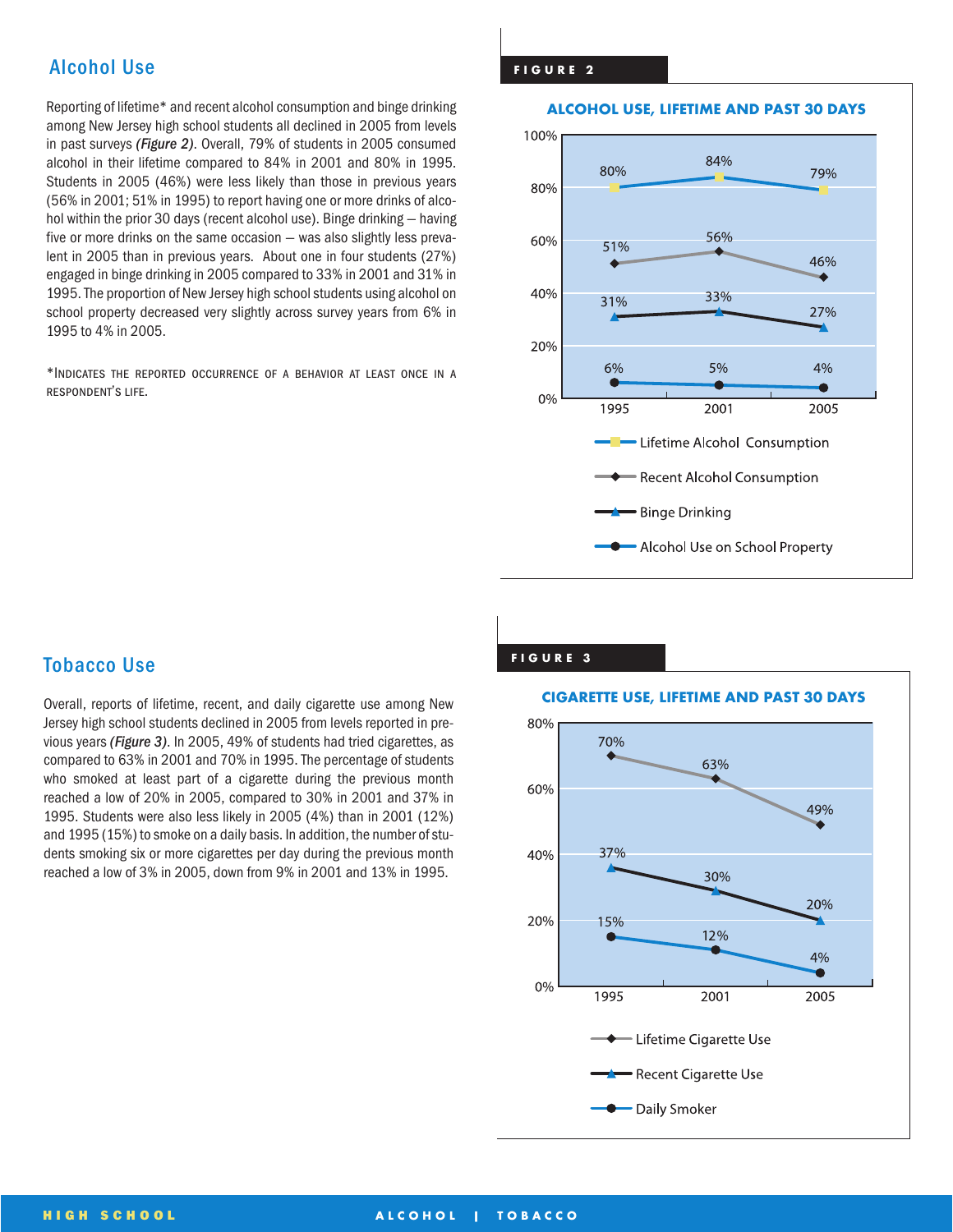### *Marijuana and Cocaine Use*

The percentage of New Jersey high school students who reported both lifetime and recent marijuana use was lower in 2005 than in previous years *(Figure 4)*. In 2005, 36% of students used marijuana during their lifetime. Lifetime marijuana use among students was 41% in 2001 and 39% in 1995. About one in five students (20%) in 2005 used marijuana in the prior month (recent marijuana use), as compared to 25% in 2001 and 24% in 1995. The percentage of students reporting lifetime cocaine use was fairly consistent across survey years, with 6% of students in 2005, 8% in 2001, and 7% in 1995 having used cocaine at least once in their lifetime. Recent cocaine use also remained consistent across survey years. In 2005, 2% of students used cocaine at least once during the previous month compared to 4% in both 2001 and 1995.

#### **MARIJUANA AND COCAINE USE, LIFETIME AND PAST 30 DAYS**



## **Other Lifetime Drug Use the Contract of the Contract of the Contract of the Contract of the Contract of the Contract of the Contract of the Contract of the Contract of the Contract of the Contract of the Contract of the C**

Trends in lifetime use of other illegal drugs are mainly positive *(Figure 5)*. Among those drugs or behaviors where there has been improvement, the lifetime use of inhalants has decreased to 10% in 2005, from 13% in 2001 and 20% in 1995. The use of heroin dropped to 1% in 2005, from 4% in 2001, and the use of methamphetamines dropped to 3% in 2005, from 8% in 2001. The percentage of students who used steroid pills or shots without a doctor's prescription decreased slightly to 2% in 2005, from 5% in 2001 and 4% in 1995. The percentage of students who injected an illegal drug was at a low of 1% in 2005, as compared to 3% in 2001 and 2% in 1995.

### *Offered, Sold or Given Drugs at School*

The percentage of students who were offered, sold, or given an illegal drug on school property during the previous year increased to a high of 33% in 2005, from 29% in 2001 and 30% in 1995.

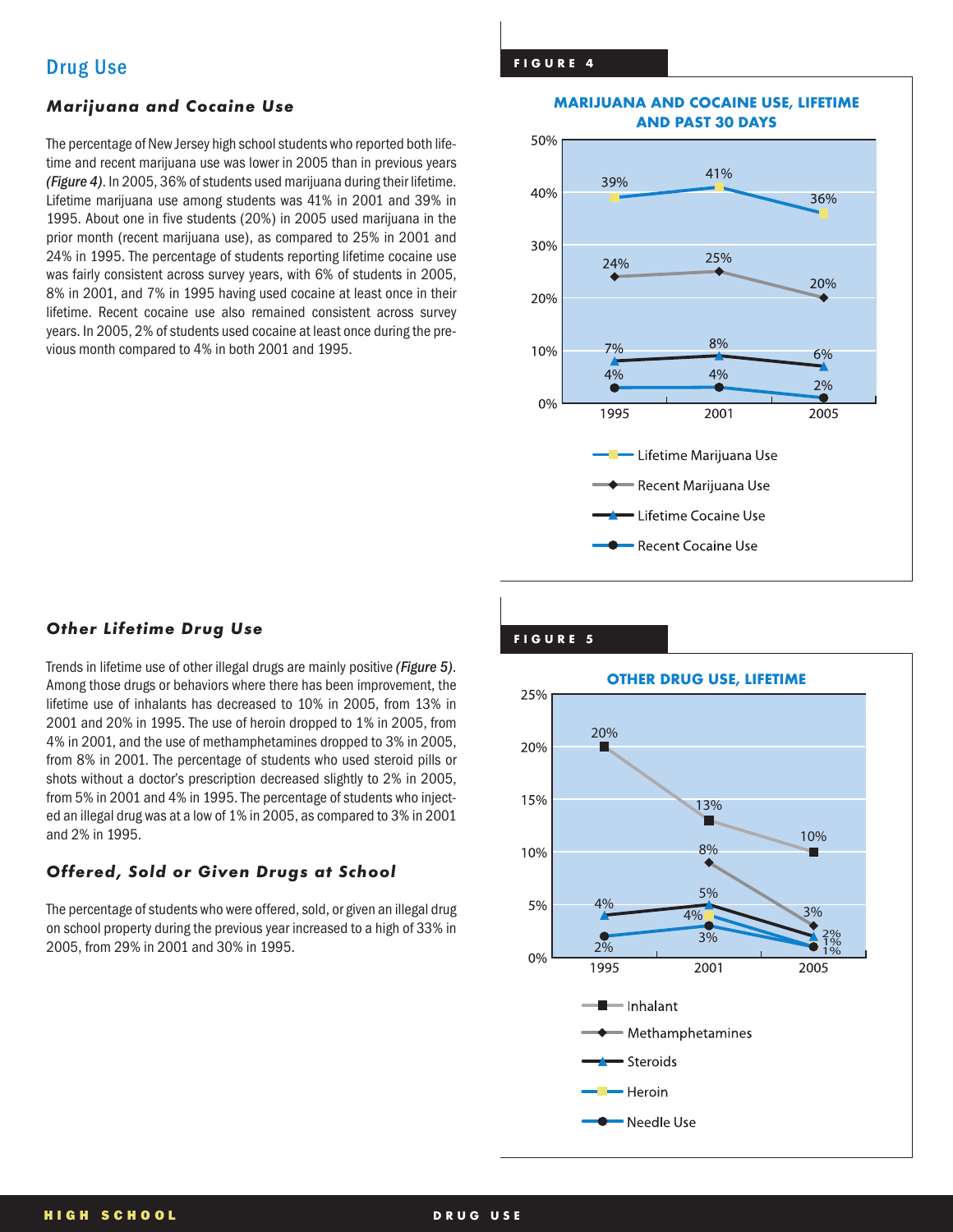### **Perceived Risk from Alcohol, Tobacco and Drugs**

In 2005, high school students were asked about their perceptions of physical harm associated with cigarette, alcohol, and marijuana use *(Figure 6)*. They were also asked whether or not they approved of the use of alcohol and marijuana. New Jersey high school students were more likely to believe that smoking a pack of cigarettes per day was a great health risk (70%) than drinking one or two drinks per day (33%), consuming five or more drinks per weekend (34%) or smoking marijuana occasionally (28%).

Just over half of New Jersey high school students either disapproved or strongly disapproved of statements regarding alcohol and marijuana use. Students were most likely to disapprove of consuming one or two alcoholic drinks per day (64%) than consuming five or more alcoholic beverages once or twice per weekend (54%). In addition, more than half of students either disapproved or strongly disapproved (58%) of smoking marijuana occasionally.

#### **PERCEPTIONS OF CIGARETTE, ALCOHOL AND MARIJUANA USE**



### *Physical Activity*

New Jersey high school students were equally likely to engage in aerobic exercise for 20 or more minutes on three or more days per week in 2005 (67%) and 2001 (66%) *(Figure 7*). This figure was at a high of 70% in 1995. An equal number of students engaged in mild physical activity for 30 or more minutes on three or more days per week in 2005 and 2001 (47%). The proportion of students who engaged in tone-up exercising on three or more days per week did not change much over the ten-year period (51% in 2005, 54% in 2001 and 52% in 1995).

### *Physical Education and Sports Participation*

Although there was no real change in the proportion of students who took Physical Education (PE) classes at least one day a week in 2005 (91%) and 2001 (92%), they were more likely to actually exercise for more than 20 minutes in their PE classes (77% vs. 72%, respectively). More high school students played on sport teams in 2005 (62%) than in 2001 (59%).

#### *Television Viewing*

Fewer New Jersey high school students watched three or more hours of television on an average school day in 2005 (36%) than in 2001 (41%) *(Figure 8)*. It is unclear whether the decline in the number of hours students watch TV is offset by time spent on computers or the Internet.

#### **FIGURE 7**



#### **FIGURE 8**

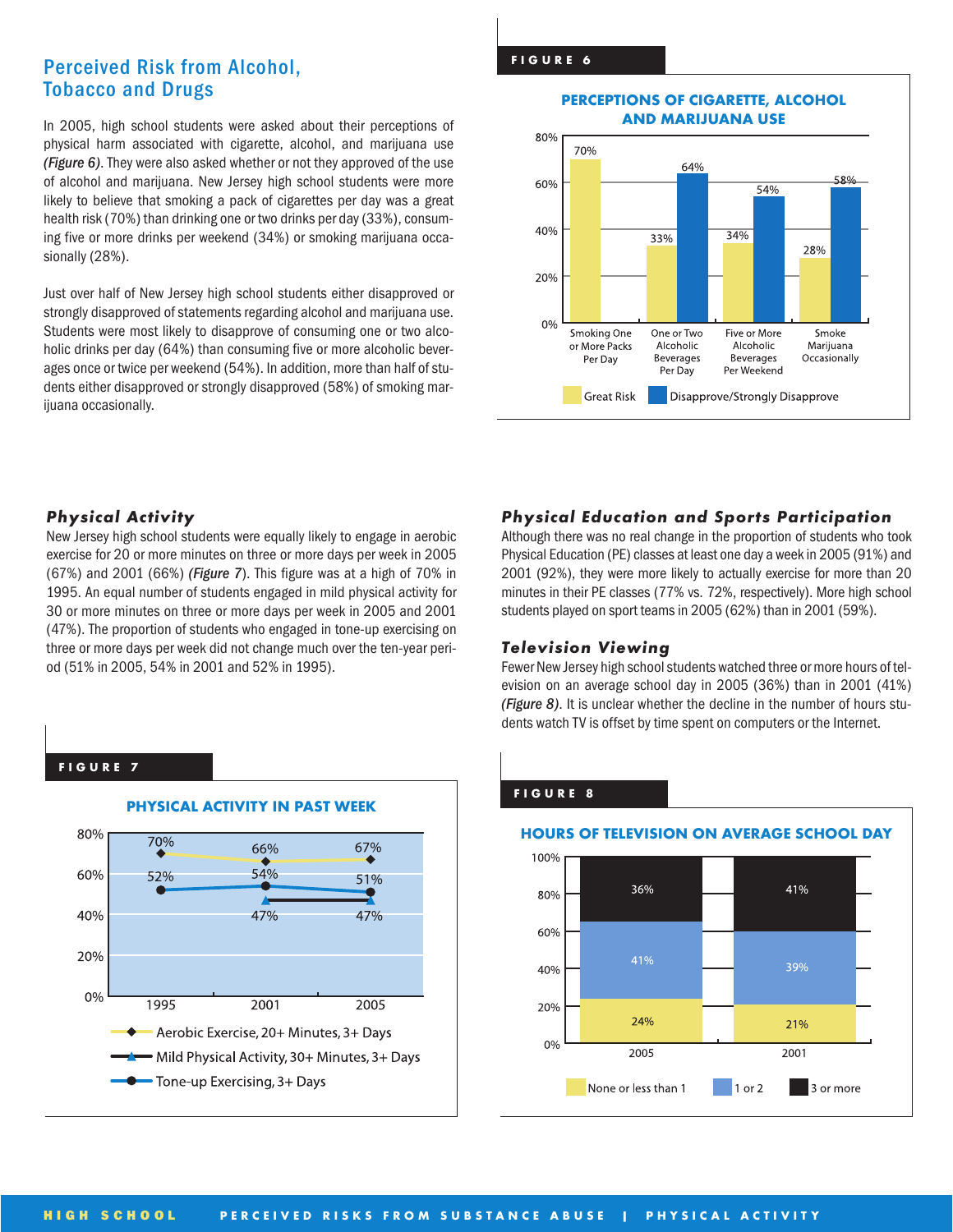### **Sexual Behavior**

The percentage of New Jersey high school students who had sexual intercourse in their lifetime decreased to 44% in 2005 from 47% in 2001 and 49% in 1995 *(Figure 9)*. Boys (44%) and girls (44%) were equally likely to have had sexual intercourse, while the likelihood that students had sexual intercourse increased with age. Almost three-fourths of students 18 years old or older (74%) had ever had intercourse in their lifetime, as compared to 47% of 16- to 17-year olds and 28% of those 15 years old and younger.

While the percentage of students who had intercourse during the past three months was slightly lower in 2005 (33%) than in 2001 (36%), it was nearly equal to that in 1995 (34%). Students in 2005 (7%) were less likely to report having had more than one sexual partner in the past three months than in 2001 or 1995 (12% and 10%, respectively).

Among students who have had sex at least once in their lifetime, approximately one in five (22%) used drugs or alcohol prior to their last sexual encounter. This is a decline from the rates in 2001 (27%) and 1995 (28%). Boys (25%) and those 18 and over (24%) were slightly more likely than girls (19%) and those 15 and younger (19%) to have used alcohol or drugs prior to their last sexual encounter.

#### **FIGURE 9**



#### *Contraception and Pregnancy*

The percentage of students who used condoms or other forms of birth control when they last had sex increased across survey years *(Figure 10)*. Fewer students in 2005 (6%) than in 2001 (15%) and 1995 (11%) used no form of birth control when they last had sex. In 2005, three-quarters (75%) of students used a condom the last time they had sexual intercourse, up from 67% in both 2001 and 1995.

Students were asked which birth control method they or their partner used the last time they had sexual intercourse. Among students who have had sex, nearly eight in 10 either used condoms (66%) or birth control pills (13%); in 2001, only about seven in 10 used condoms (58%) or birth control pills (11%) prior to having sex. Conversely, fewer students used no forms of contraception during their last sexual encounter. Sixteen percent of students used either the uncertain withdrawal method (10%) or no method of birth control (6%) when last having sex compared to 27% who used these methods in 2001 — withdrawal (12%) or no birth control (15%).

The percentage of New Jersey high school students who became pregnant, or caused a pregnancy, decreased to 4% in 2005, from 6% in 2001 and 7% in 1995.

#### *HIV/AIDS Education*

The percentage of students who had been taught about AIDS or HIV infection in school reached a high of 96% in 2005, from 91% in 2001 and 94% in 1995.

#### **FIGURE 10**



#### **HIGH SCHOOL SEXUAL BEHAVIOR**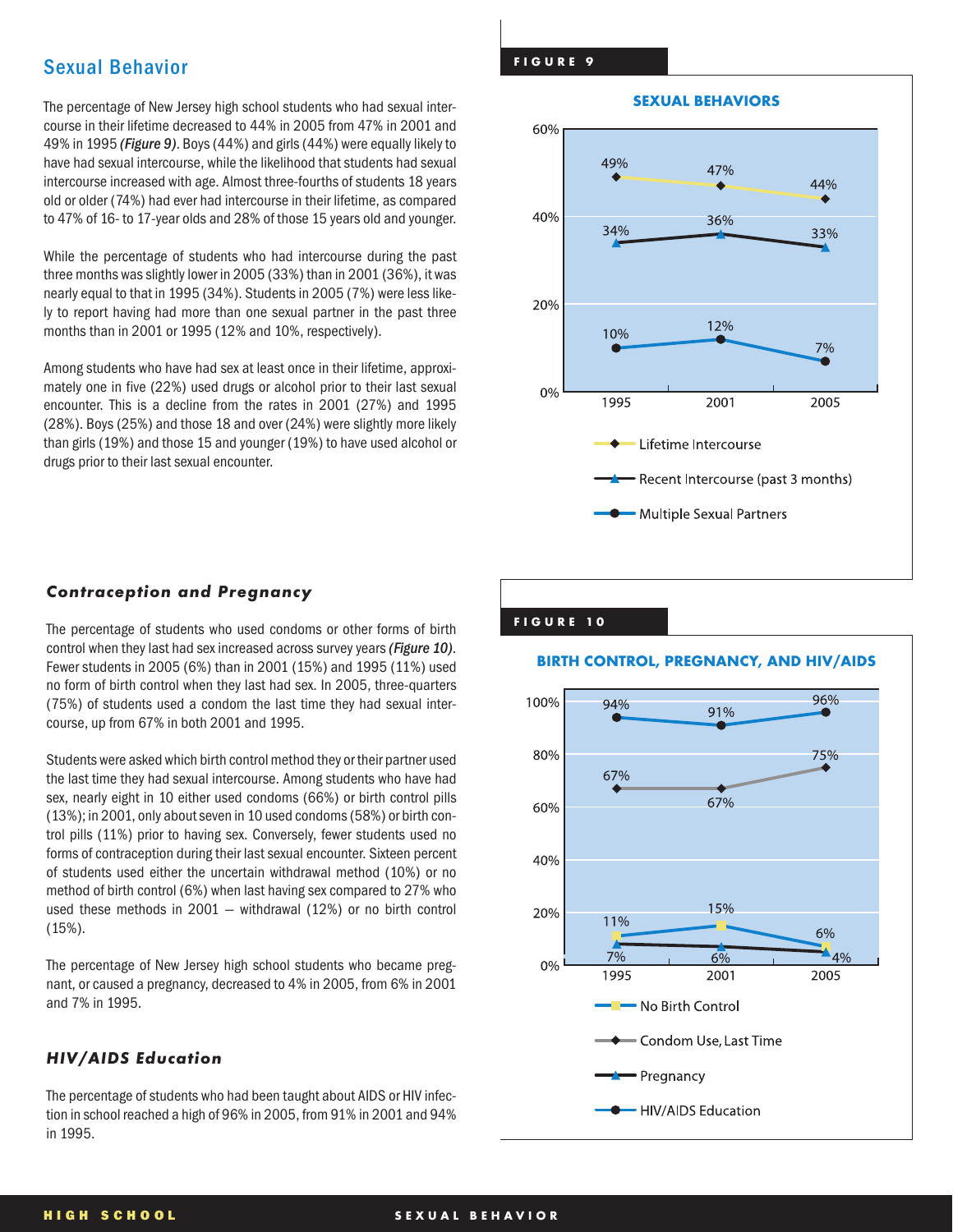### **Physical Violence**

Overall, rates of violence on school property were lower in 2005 than in previous survey years *(Figure 11)*. In 2005, the percentage of high school students who did not attend at least one out of the last 30 days of school because they felt unsafe going to or from school dropped to a low of 4% from 9% in 2001 and 5% in 1995. The proportion of students who were involved in fights on school property during the previous 12 months declined steadily across survey years to a low of 10% in 2005 from 13% in 2001 and 16% in 1995. In 2005, 8% of students had been threatened or injured on school grounds during the previous year, as compared to 11% in 2001 and 9% in 1995.

The proportion of students who carried a weapon on school property during the previous month declined steadily to a low of 3% in 2005, down from 7% in 2001 and 10% in 1995.

The percentage of high school students involved in a physical fight, whether on or off of school property, during the previous year dropped in 2005 from levels in previous years. In 2005, three in 10 students (31%) had been in a fight during the previous year, as compared to more than one-third of students in 2001 (35%) and 1995 (36%). Similar proportions of students required medical attention from injuries sustained from fighting in 2005 (4%), 2001 (6%), and 1995 (5%).

#### **FIGURE 11**

#### **WEAPONS AND VIOLENCE ON SCHOOL PROPERTY**



### **Weapons**

The percentage of New Jersey high school students who had carried a weapon during the past 30 days decreased steadily across survey years *(Figure 12)*. In 2005, 10% of students reported that they had carried a weapon, down from 13% in 2001 and 18% in 1995. The proportion of students who carried a gun during the previous month declined to 2% in 2005 from 5% in both 2001 and 1995.

#### **FIGURE 1 2**



### **Weight and Body Image**

Students' self-reported height and weight was used to calculate a body mass index (BMI). BMI is calculated as weight in kilograms divided by height in meters squared. A child's BMI that is greater than the 95th percentile of the index population for gender and age is considered "overweight," while a child in the 85th to 95th percentile is considered "at risk" for being overweight. All others who are at the 85th percentile or below are considered "normal." Overall, slightly more New Jersey high school students were classified as having a body mass index outside the normal range in 2005 (27%) than in 2001 (25%). Males (15%) were more likely than females (8%) to be classified as overweight. *(Figure 13)*

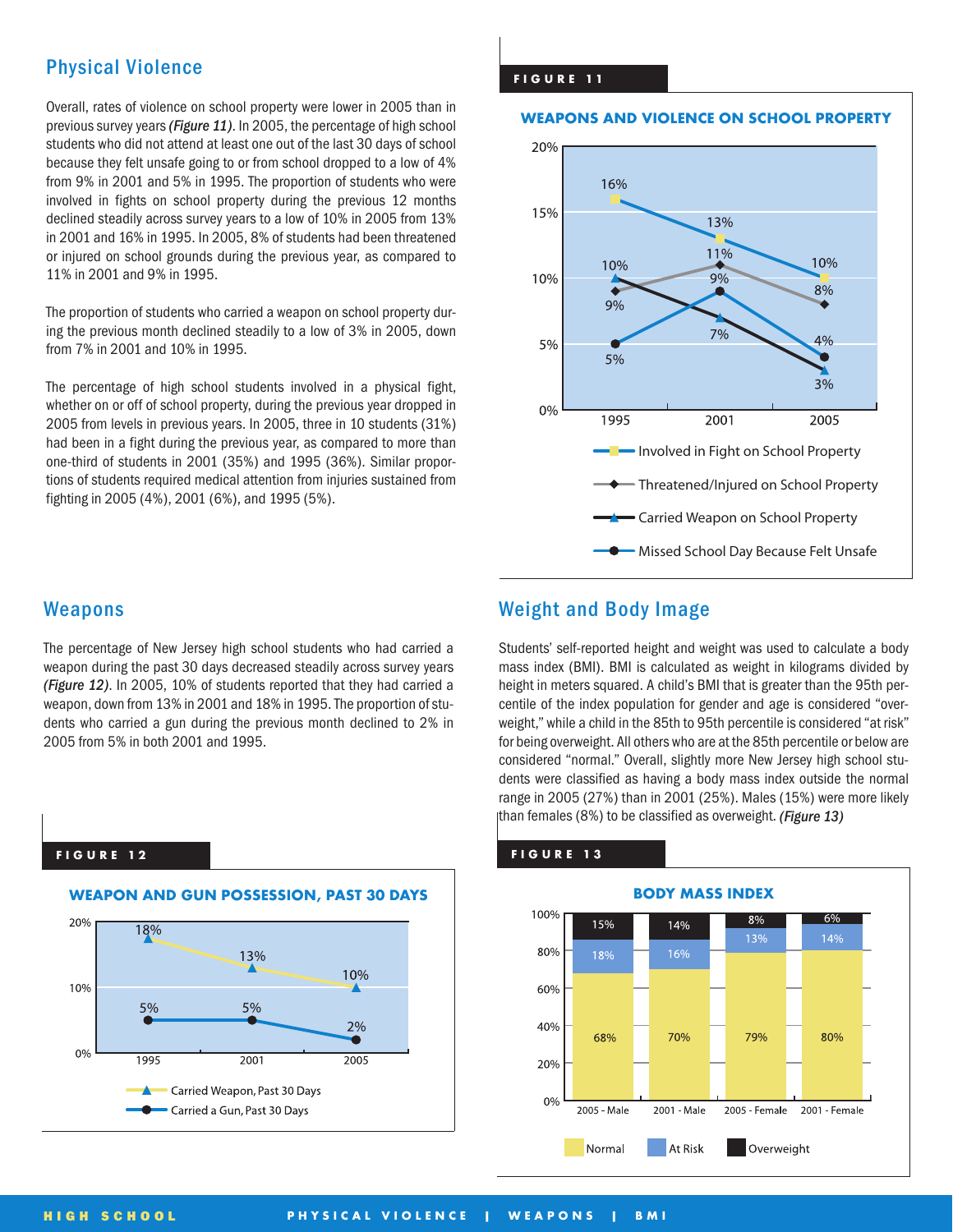### *Perceived Weight and Methods of Weight Control*

New Jersey high school students were slightly more likely to describe themselves as slightly or very overweight in 2005 (31%) than in 2001 (29%). Students were equally likely to be trying to lose weight in 2005 and 2001 (46%). This figure was slightly lower in 1995 (43%). The percentage of students that were either dieting to lose weight or using diet pills, powders, and liquids that were not prescribed by a doctor decreased in 2005 from levels in 2001. In 2005, 40% of students were dieting, as compared to 45% in 2001. The number of students taking diet pills dropped notably to 5% in 2005, from 11% in 2001.

### **Asthma and Dental Care**

In 2005, high school students were asked if they had ever been diagnosed with asthma. About one in five (20%) had been diagnosed with asthma by a doctor or nurse.

Regarding dental care, about three-fourths of students (76%) had been to the dentist for a checkup within the past 12 months.

### **Middle School Students** *(7th and 8th Grade)*

### *Alcohol, Cigarette, and Drug Use*

Close to four in 10 New Jersey middle school students (39%) have had a drink of alcohol in their lifetime and 17% had one or more drinks on one or more of the past 30 days *(Figure 15)*.

While more than one in five New Jersey middle school students (23%) have ever tried cigarette smoking, substantially fewer (5%) reported smoking on one or more of the past 30 days.

Less than one in 10 New Jersey middle school students had ever tried marijuana (7%) and only 4% used the substance one or more times during the previous month. Students were three times more likely to report lifetime inhalant use (9%) than lifetime cocaine use (3%).

### **FIGURE 15**



### **Dietary Behaviors**

The percentage of New Jersey high school students who ate at least five or more servings of fruits and vegetables per day during the previous seven days fell to 17% in 2005, down from 26% in 2001 *(Figure 14)*. Milk consumption was consistent across survey years, with 11% in 2005 and 12% in 2001 having consumed milk at three or more glasses of milk per day during the past week.

#### **FIGURE 14**



### **Weapons, Personal Safety, and Attempted Suicide**

### *Weapons and Physical Fighting*

Close to one in four New Jersey middle school students (24%) carried a weapon at least once in their lifetime *(Figure 16)*. While the majority of students (58%) have been in a physical fight at least once, less than one in 10 (6%) have been in a fight in which they received injuries requiring medical treatment.

More than one in 10 New Jersey middle school students (11%) had been threatened or injured with a weapon on school property one or more times during the past 12 months. Slightly fewer (7%) missed one or more days of school during the past 30 days because they felt unsafe either at school or on the way to or from school.

#### **WEAPONS AND FIGHTING** 60% 40% 24% 20% 11% 6% 7% 0% Physical Fight,<br>Lifetime Injured in Fight,<br>Had to be Treated Carried a Weapon Threatened o Felt Unsafe,<br>Missed School Inteatened or<br>
Injured With<br>
Weapon on School<br>
Property 1 or More<br>
Times, Last 12 Months or More Days<br>Past 30 Days

### **FIGURE 16**

**HIGH SCHOOL DIET & HEALTH | SUBSTANCE USE | WEAPONS MIDDLE SCHOOL**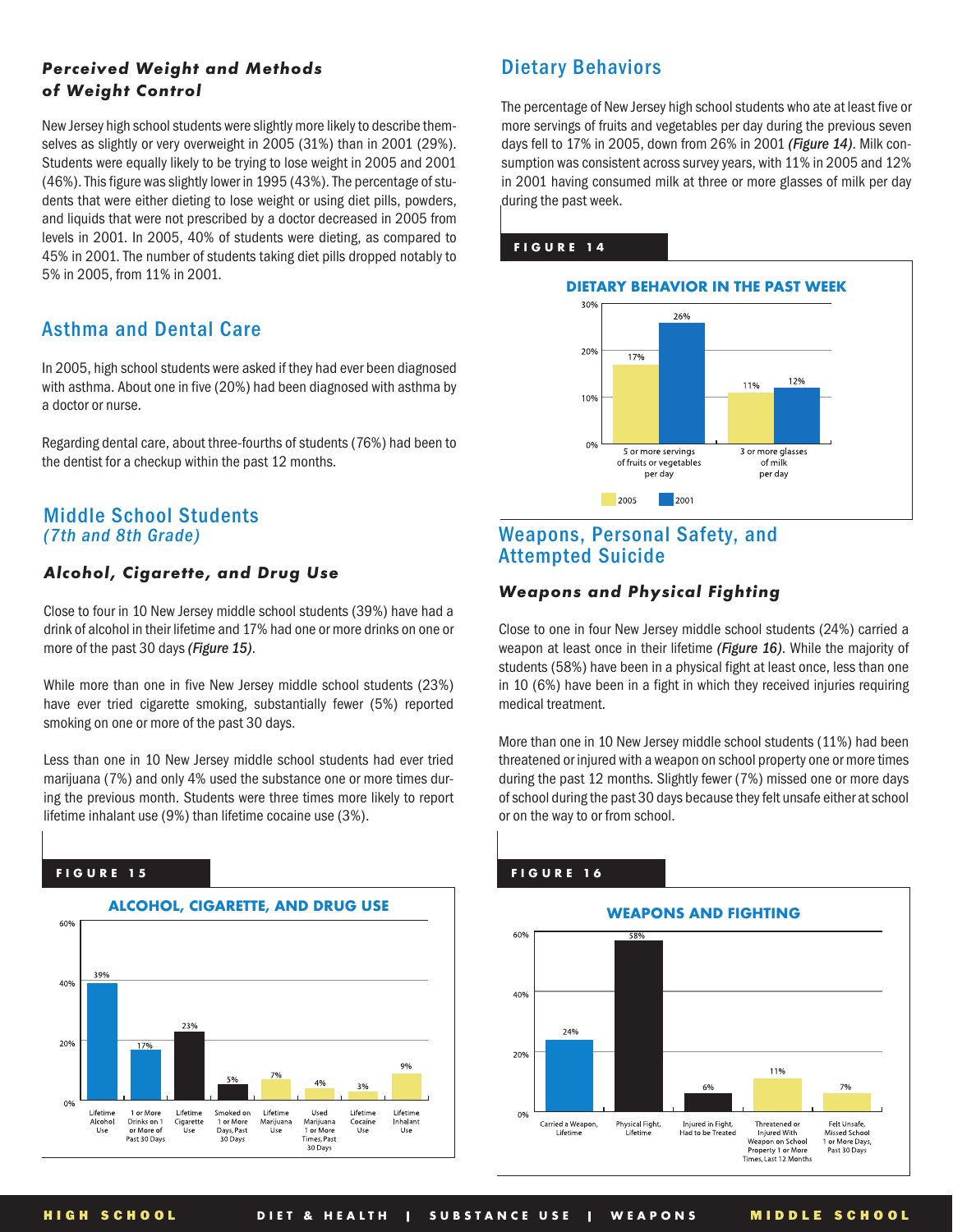### *Personal Safety and Attempted Suicide*

More than a quarter of New Jersey middle school students (27%) have ridden in a car with a driver who had been drinking *(Figure 17)*. Students were much more likely to report regular seat belt use than to report regular helmet use for biking/skateboarding. While only one in 10 students never or rarely wear a seat belt (12%), at least seven in 10 students never or rarely wore a helmet when bicycling (70%) or skateboarding/rollerblading (72%).

About one in five students (21%) had seriously thought about suicide. Fewer students had made a suicide plan (11%) and even fewer had actually tried to commit suicide (7%).

#### **FIGURE 17**



\* Among students who ride bicycles/use rollerblades or skateboards.

### *Weight and Weight Control*

About three in 10 middle school students were classified as either overweight (12%) or at risk of being overweight (17%) based on their calculated Body Mass Index (BMI) *(Figure 18)*. Only slightly more boys (14%) than girls (9%) were classified as overweight, while the percentages at risk for being overweight were nearly identical.

Similarly, 28% of middle school students describe themselves as being overweight. More than four in 10 students (45%) were trying to lose weight. Students were most likely to try to lose or maintain their weight through exercise (69%) or changing their eating habits (45%). Fewer students relied on more dangerous methods of weight control, such as fasting (16%), taking diet pills, powders, or liquids (4%), or vomiting or taking laxatives (4%).